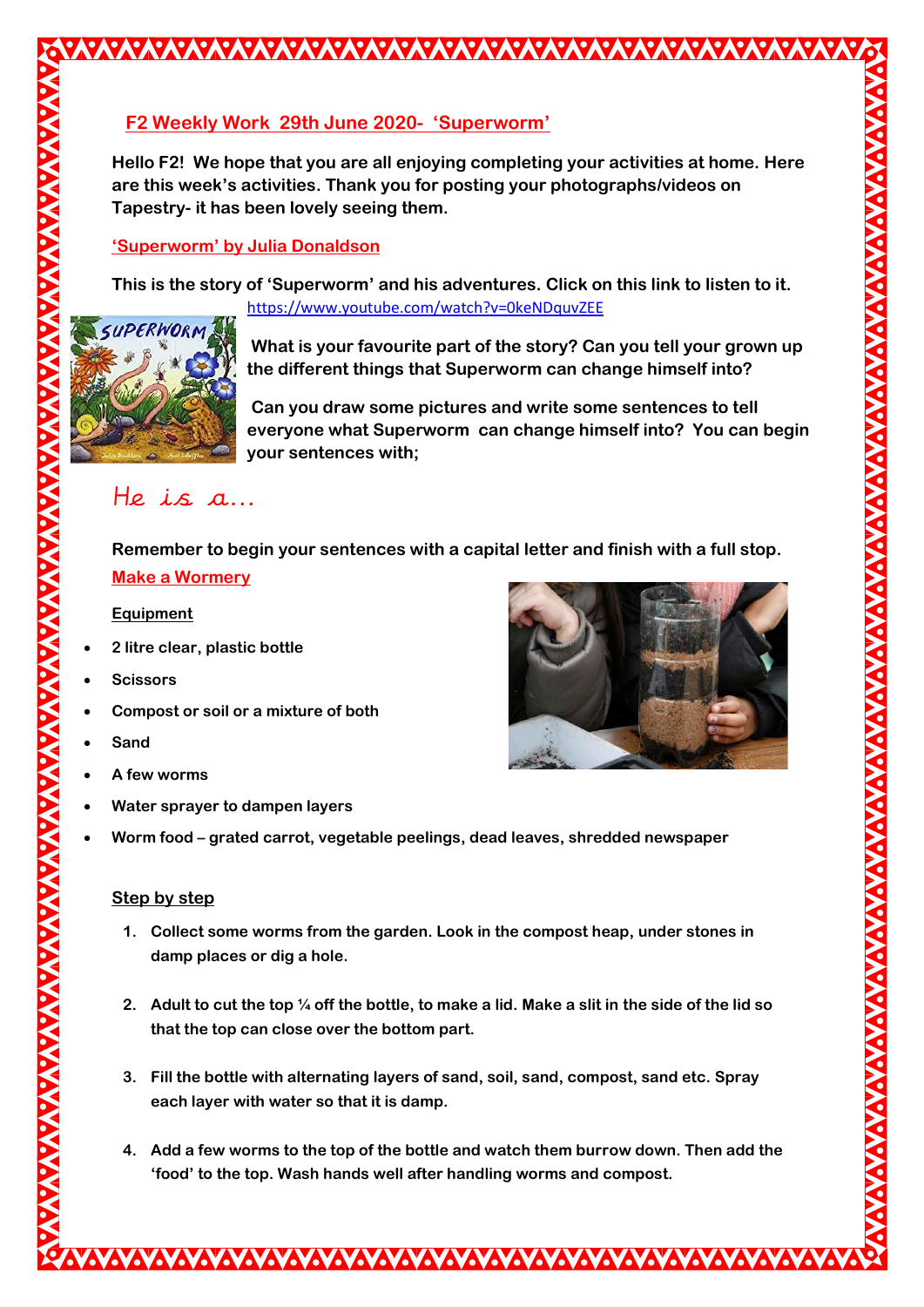**5. Wrap the black cardboard around the bottle to make it dark. Worms do not like light and it will encourage them to burrow around the outside of the bottle so they can be observed.**

- **6. Place the wormery in a warm place. Remove the cardboard when you want to see what is happening in the wormery. Check that the contents are damp and that there is food available for the worms.**
- **7. After a few days, release the worms back into the garden**.

# **What Can You See?**

**Can you write about what you can see happening in your wormery? You can begin your sentences like this:**

# I can see…

**Can you remember how to begin your sentences and how to finish them?**

# **Making Playdough**

#### **Ingredients :**

- **1 cup flour**
- **1/4 cup of salt**
- **1 teaspoon vegetable oil**
- **food colouring (optional)**



#### **How to make:**

**Step 1: Place the flour and salt in a bowl.**

**Step 2: In another bowl mix water and food colouring.**

**Step 3: Mix the 2 bowls together and stir well, keep adding flour if it gets too sticky.**

**Step 4: Add vegetable oil at the end and store it in a container**.

# **Measuring Playdough Worms**



**Now that you have made your dough, you're ready to make some friends for Superworm!**

**Can you make 3 straight worms of different lengths? Now can you put them in size order from longest to shortest? Can you tell your grown up about the worms length , using the words , 'long', 'longer', 'longest', 'short', 'shorter', 'shortest'? Can you try this with more than 3 worms? Can you post a photograph/video on Tapestry to show us how you have been measuring** 

**your playdough worms? We'd love to see it!**